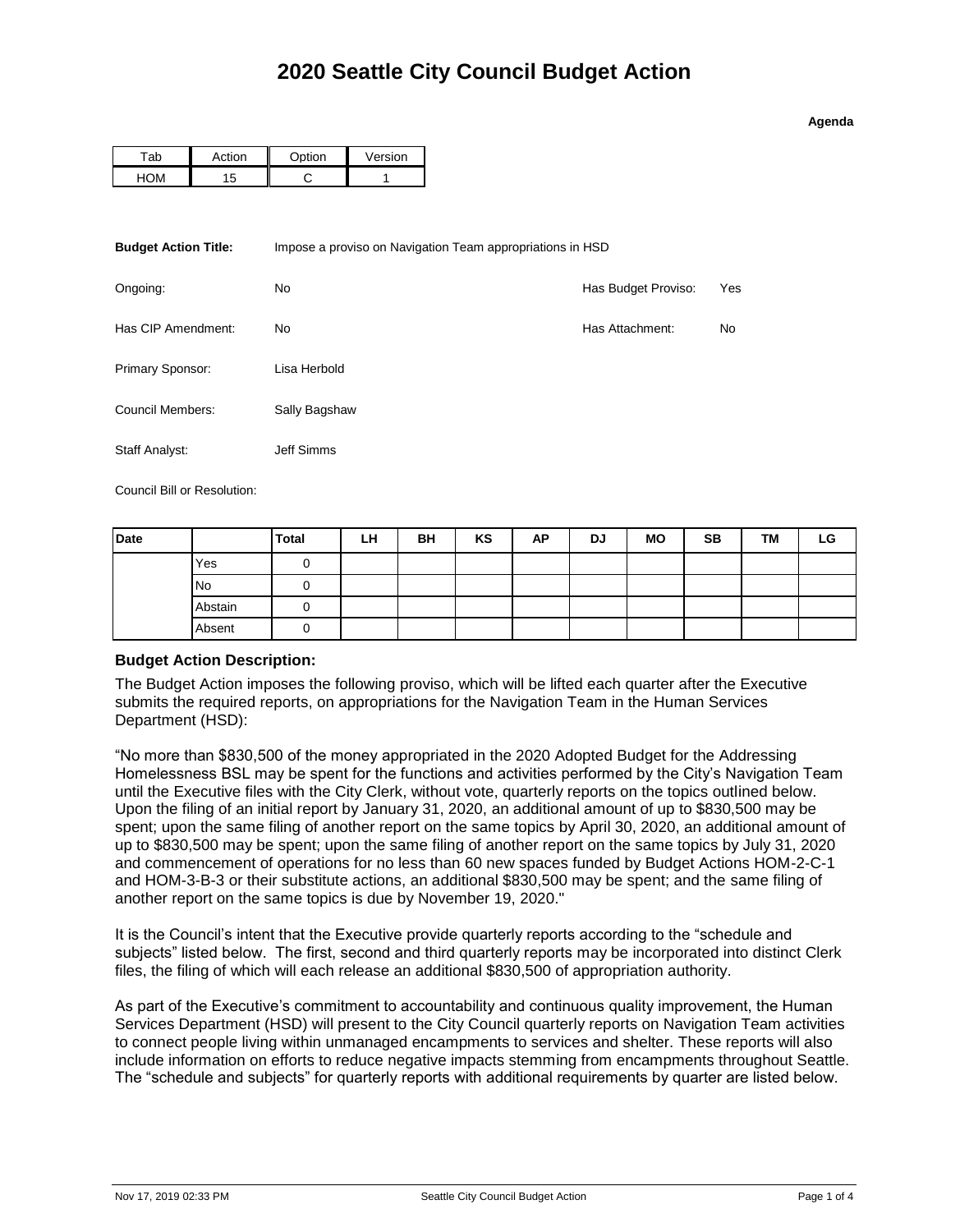| -ab | Action | <b>Ontion</b> | Version |
|-----|--------|---------------|---------|
|     | ŀ      |               |         |

Schedule and Subjects:

A. Reporting in every Quarter (1-4):

HSD and the Navigation Team will report on performance measures that are reflected in the updated Theory of Change. These metrics include: 1) connecting individuals living unsheltered to services, 2) connecting people to safer spaces, and 3) addressing hazardous and unsafe conditions stemming from, and found within, unmanaged encampments. Specifically, the report will provide measures for the prior quarter, including:

• Total number of contacts made quarterly, duplicated and unduplicated;

• Number of referrals to services by service category (e.g., obtaining documents, mental health, coordinated entry assessment, etc.) that were entered into the Nav App or Homelessness Management Information System;

• Breakdown, by percentage, of client demographic information quarterly;

• Percentage of people whose needs assessment screening was completed;

• Total number of referrals to shelter quarterly, duplicated and unduplicated;

• Number of shelter arrivals at the shelter referred to within a 48 hour period following referral—quarterly, duplicated and unduplicated;

• Number of times in the quarter a Field Coordinator provided assistance to or responded to a call for support from a Community Police Team or bike patrol officer;

• Number of times in the quarter a System Navigator provided assistance to or responded to a call for support from a Community Police Team or bike patrol officer, including requests relayed through a Field Coordinator;

• Number of times the Navigation Team provided assistance using the centralized diversion fund and the number of individuals/households that moved to permanent housing because of this service;

• Breakdown of referrals to specific shelter type by quarter to date;

• Average of the daily shelter bed count reported to the Navigation Team for the quarter, broken down by type (i.e., basic shelter, tiny house village, enhanced shelter);

• Quarterly and year-to-date total tonnage of garbage, waste, and debris removed from unmanaged encampments;

• Total number of inspections conducted by quarter;

• Total number of unmanaged encampments removed (broken down by 72-hour clean-up, obstruction, and hazard) by quarter; and

• Attendees, dates, and minutes of all meetings in this quarter to coordinate the Navigation Team and/or outreach providers in deploying staff to provide outreach services, managing particular cases, and otherwise coordinate the delivery of services among contracted agencies or with the Navigation Team, particularly for providers that focus on populations overrepresented among homeless individuals.

HSD will provide relevant qualitative updates on key projects and developments that are either Navigation Team-led or intersect with homelessness response efforts. Updates may include:

- Analysis of emerging trends;
- Progress in developing and implementing a Racial Equity Toolkit on the Navigation Team;
- Trainings and workshops attended, or undertaken, by the Navigation Team or by individual members,
- Upcoming opportunities for continual improvement; and
- Qualitative updates on new shelter resources that have come online and/or notable trends.

B. Additional Quarter-Specific Requirements

1. Additional Requirements for the Quarter 1 Report:

**Agenda**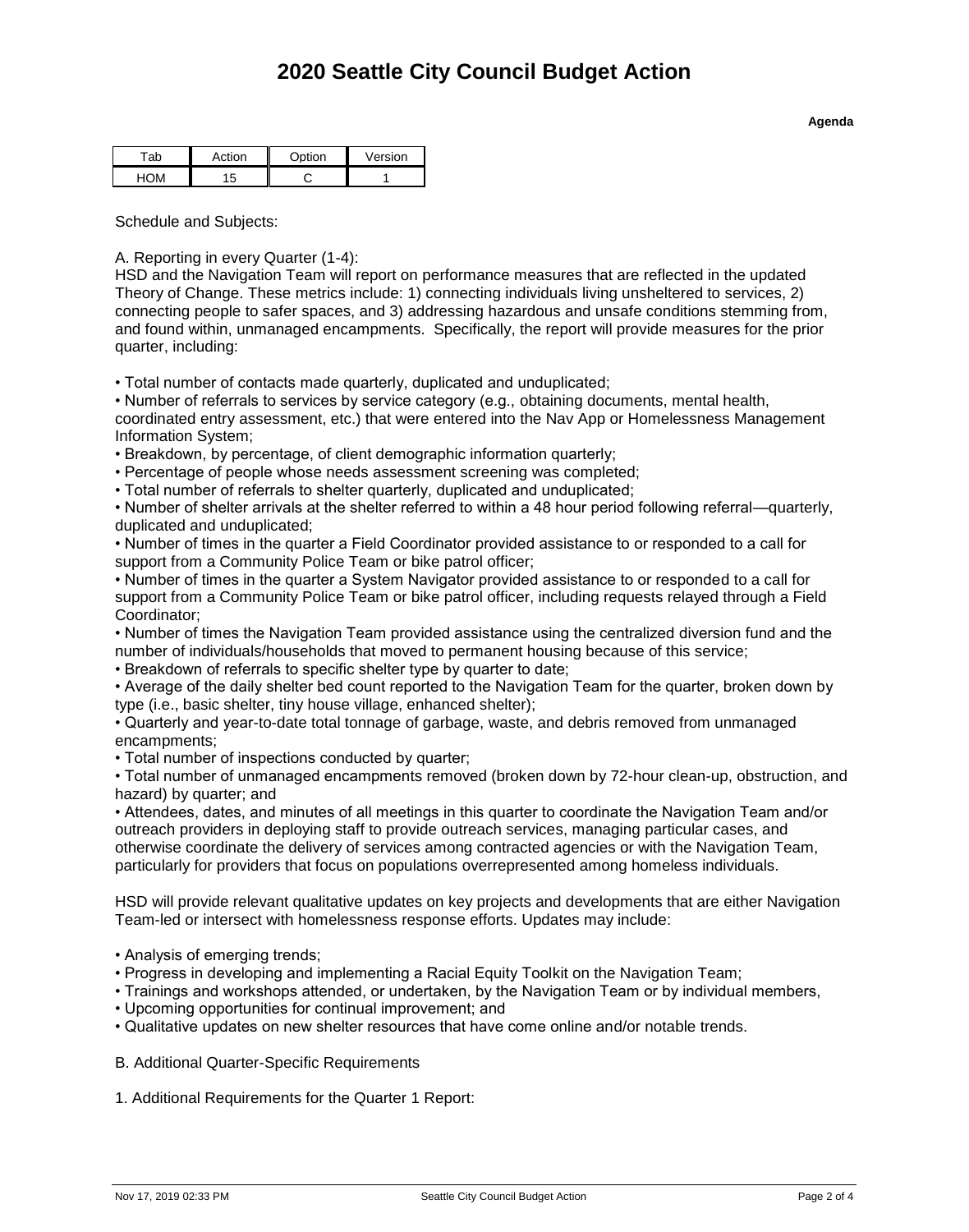| Action | <b>Ontion</b> | Version |
|--------|---------------|---------|
|        |               |         |

By January 31, 2020, the Executive shall:

• Clarify the definition in FAS Rule 17-01 of "obstruction" and its meaning in associated rules and policies as shown:

"people, tents, personal property, garbage, debris or other objects related to an encampment that: are in a City park or on a public sidewalk; interfere with the pedestrian or transportation purposes of public rights-ofway; or interfere with areas that are necessary for or essential to the intended use of a public property or facility." Please clarify whether encampments in parks must be an interference in order to warrant an exemption to the requirement for prior notice.

• Provide a report identifying any differences in how the Outreach Standards of Care are implemented or incorporated into the work of the Navigation Team compared to implementation or incorporation by other homeless outreach agencies.

• Provide a list of recommendations to increase the rate that individuals referred to a shelter arrive at that shelter within 48 hours.

• Transmit a table that describes the obstruction that warranted an exemption to the requirement for prior notice for all obstruction removals that were carried out in the previous quarter, including the name of the location, date of the removal, date that notice of removal was posted, and date(s) less than two weeks prior to the removal when outreach services visited that location and spoke to all individuals dwelling in that encampment.

2. Additional Requirements for the Quarter 2 Report:

By April 30, 2020, the Executive shall:

• Discuss the results of the training curriculum and core competencies review (including trauma-informed care) that was due to be completed in third quarter of 2019, including:

 a. List of identified competencies and training requirements, prior to completing the review, for each Navigation Team position;

b. Gaps or deficiencies identified in competencies or training;

 c. How the core competencies or training requirements were changed to address the gaps or deficiencies; and

 d. New list of core requirements and trainings by position (including requirements related to traumainformed care and racial equity impacts).

3. Additional Requirements for the Quarter 3 Report:

By July 31, 2020, the Executive shall:

• Complete a staffing assessment that includes:

 a. Average workload of HSD positions and either the target caseload for comparable positions funded by other City contracts or other data to indicate whether or not that workload is appropriate;

 b. Summary of the skills not included in the current Navigation Team structure that are typically found on similar teams operating in other jurisdictions, the pathway to adding these skills to the Navigation Team, and the estimated cost of those pathways;

 c. The determination for each evaluation point raised in Attachment 1 of HSD's January 2019 response; and

d. Results of a customer survey that includes, at minimum:

i. Questions on what would make customers more likely to accept an offer of shelter;

 ii. Questions on what would increase the likelihood that a customer stays at a shelter following a referral from the Navigation Team; and